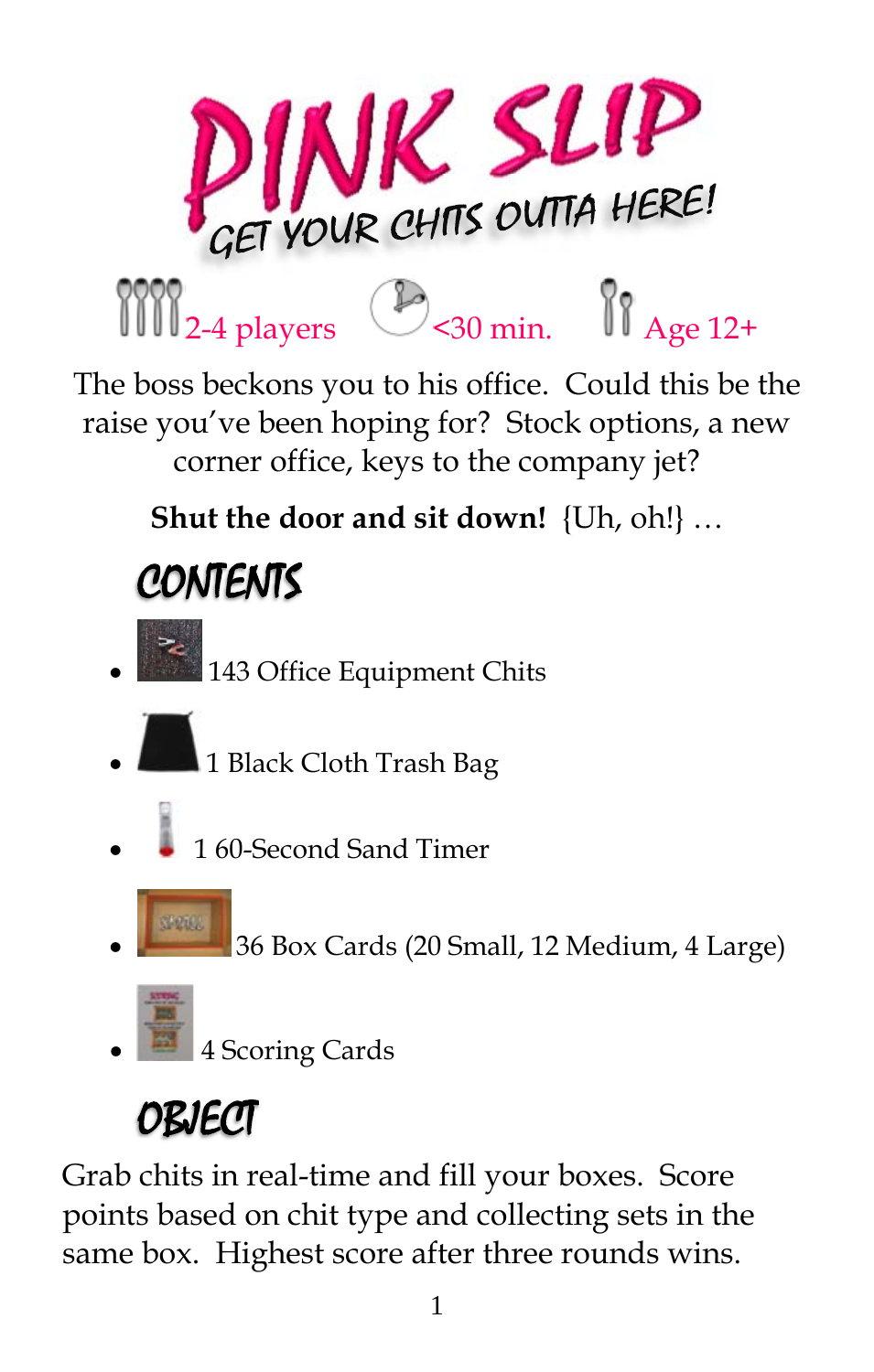### INITIAL SETUP

Pink Slip is played over three rounds. Each round, place all the Office Equipment Chits into the Trash Bag. Shuffle the chits around a bit. Place the sand timer near the the playing area.



Each player takes a set of Box Cards including 5 Small, 3 Medium and 1 Large and sets them in front of them roughly the same distance from the center as the other players.

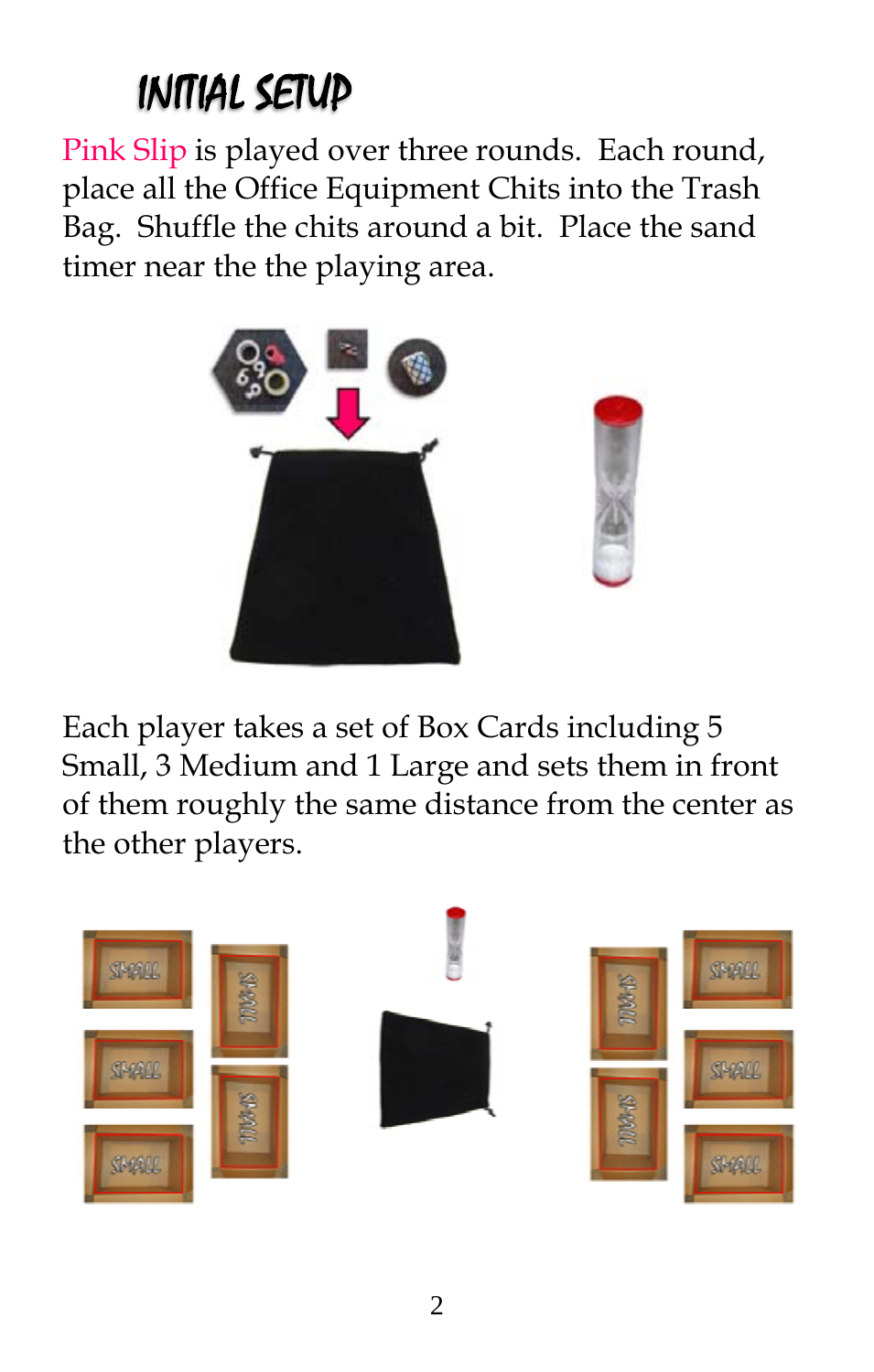## ROUND SETUP AND TIME

The first round of Pink Slip uses a full set of boxes.



At the end of each round any boxes that had chits in them are discarded for future rounds and all chits are returned to the bag.



The game ends after three rounds. Each round lasts one minute (one flip of the sand timer).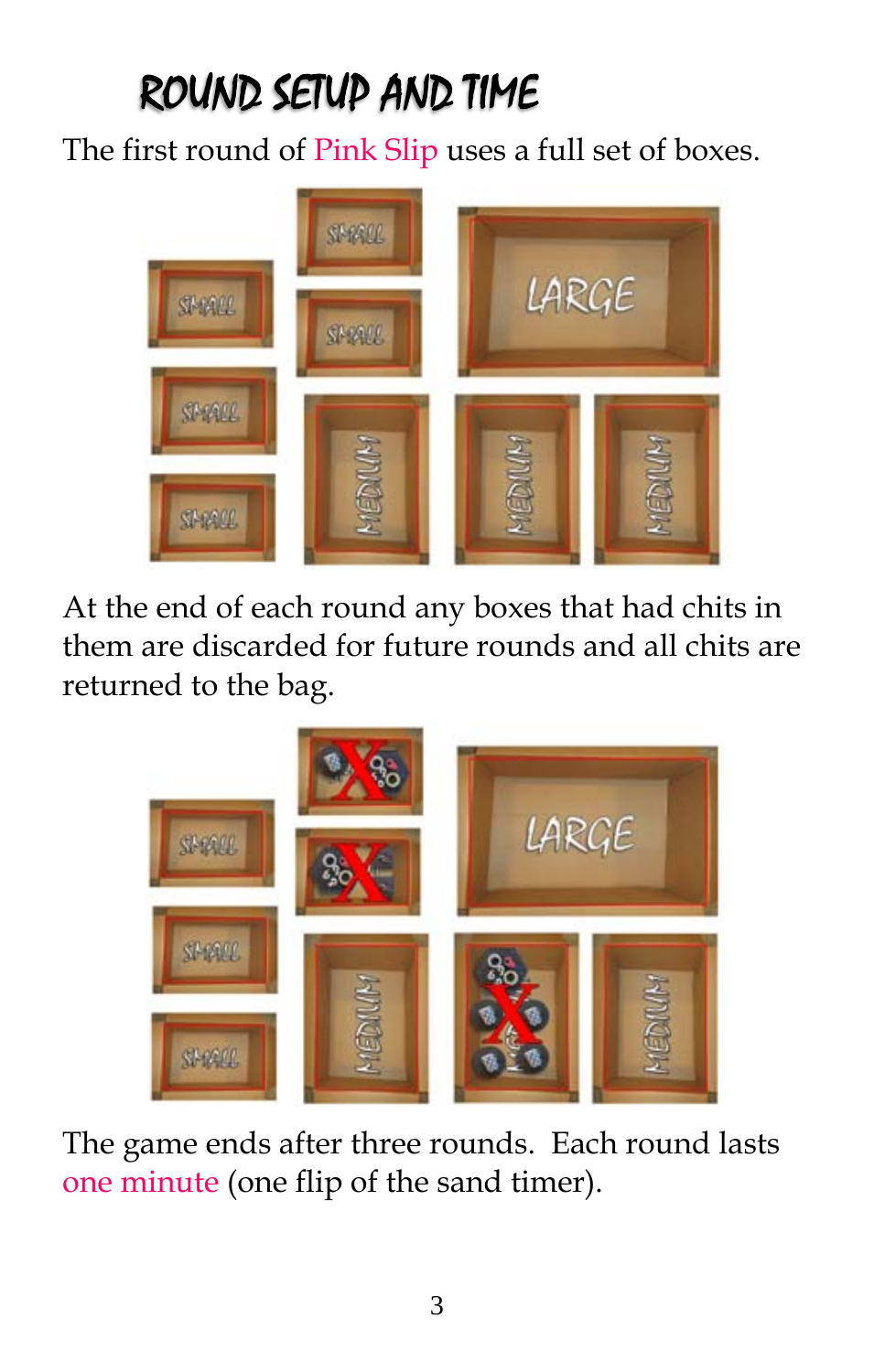### HOW TO PLAY

All players play at the same time. To start, dump the chits out of the Trash Bag into the center of the playing surface {where everybody can reach}. Flip the timer over.



Everybody now starts to grab chits one-at-a-time to fill their boxes. **You may only use one hand.** All chits must be in a single layer and within the red line on the box cards and are not scored if they are on top of another chit or outside the line. You can move any of your chits at any time between your boxes or within boxes, but cannot put any back in the center pile.



Play ends when the timer runs out.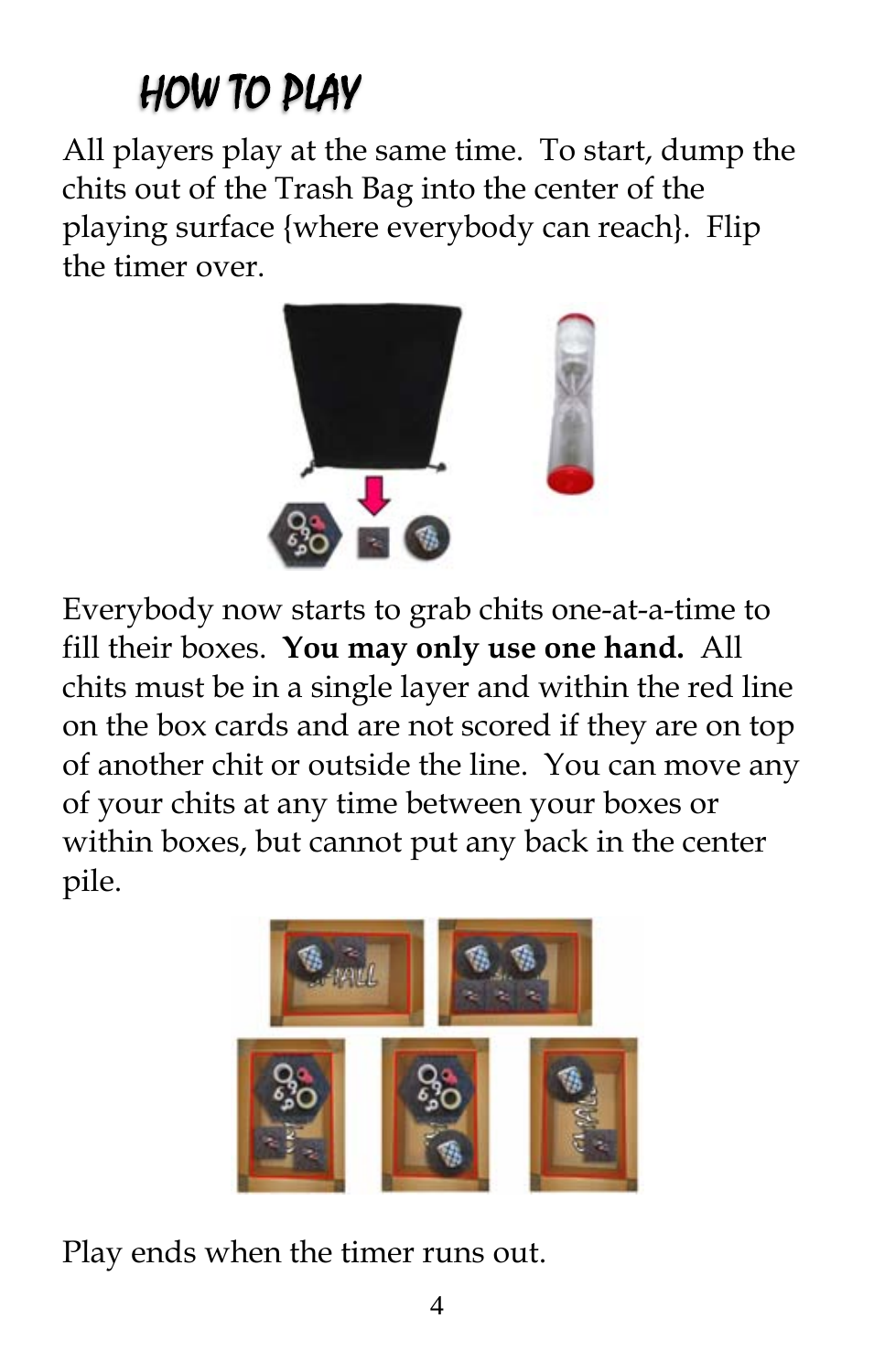### SCORING

Score points for all chits that do not fall outside the red line or on top of other chits. Chits are valued based on size, as shown on the page 6.



A bonus point is awarded for every chit with a matching chit located in the same box. Any chits that were not a legal play do not count.



+4 BONUS POINTS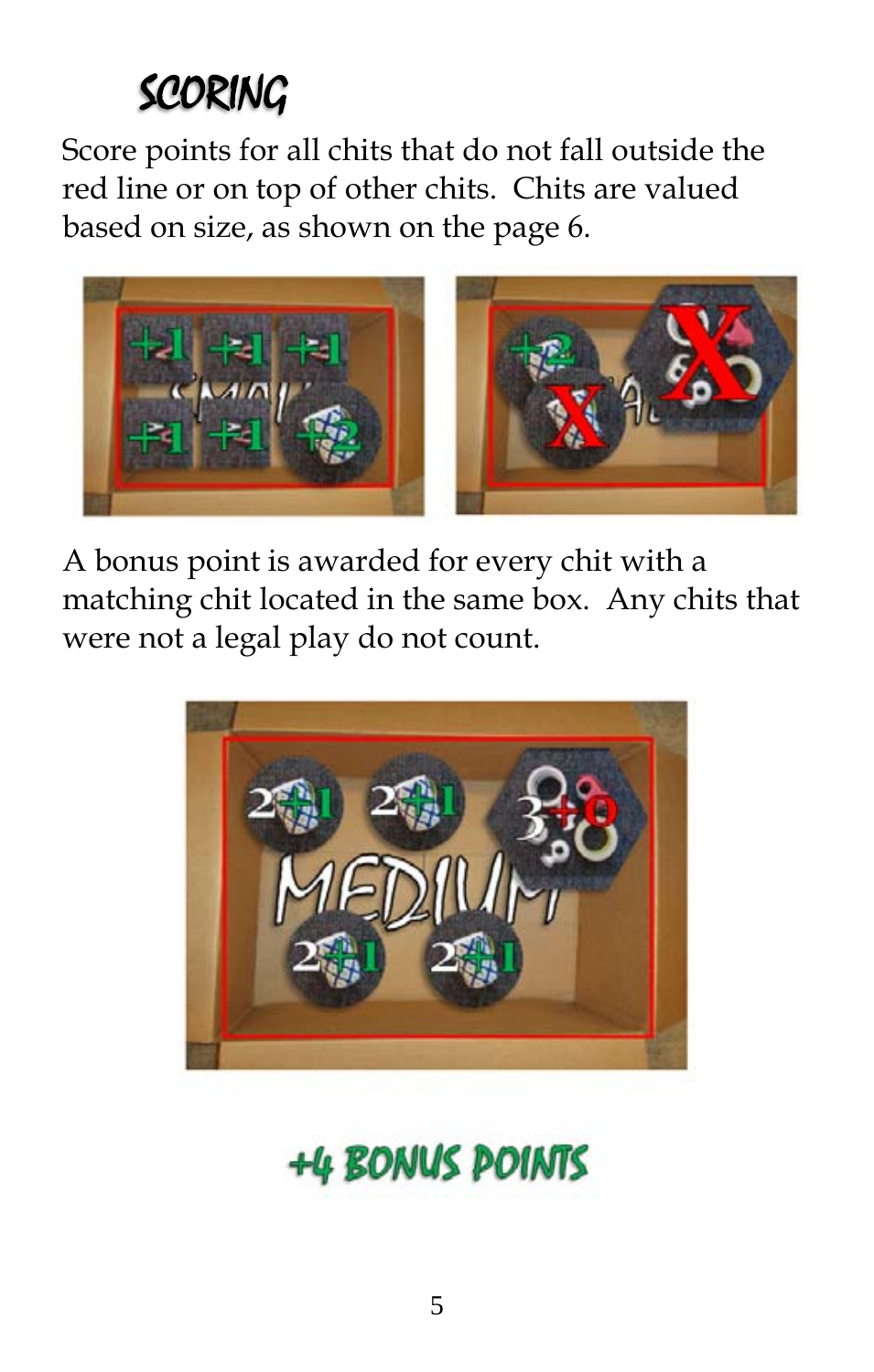







 Coffee Novelty Pens 3-Hole Scissors Pencils Keyboard Mug Farting Toy Punch











#### 3 Point Chits (3 of each type)





Rumble Rally Printer Paper Dart Board All the Tape





Globe Fantasy Baseball Trophy

#### 5 Point Chits (2 of each type)



Desktop Computer Paper Cutter

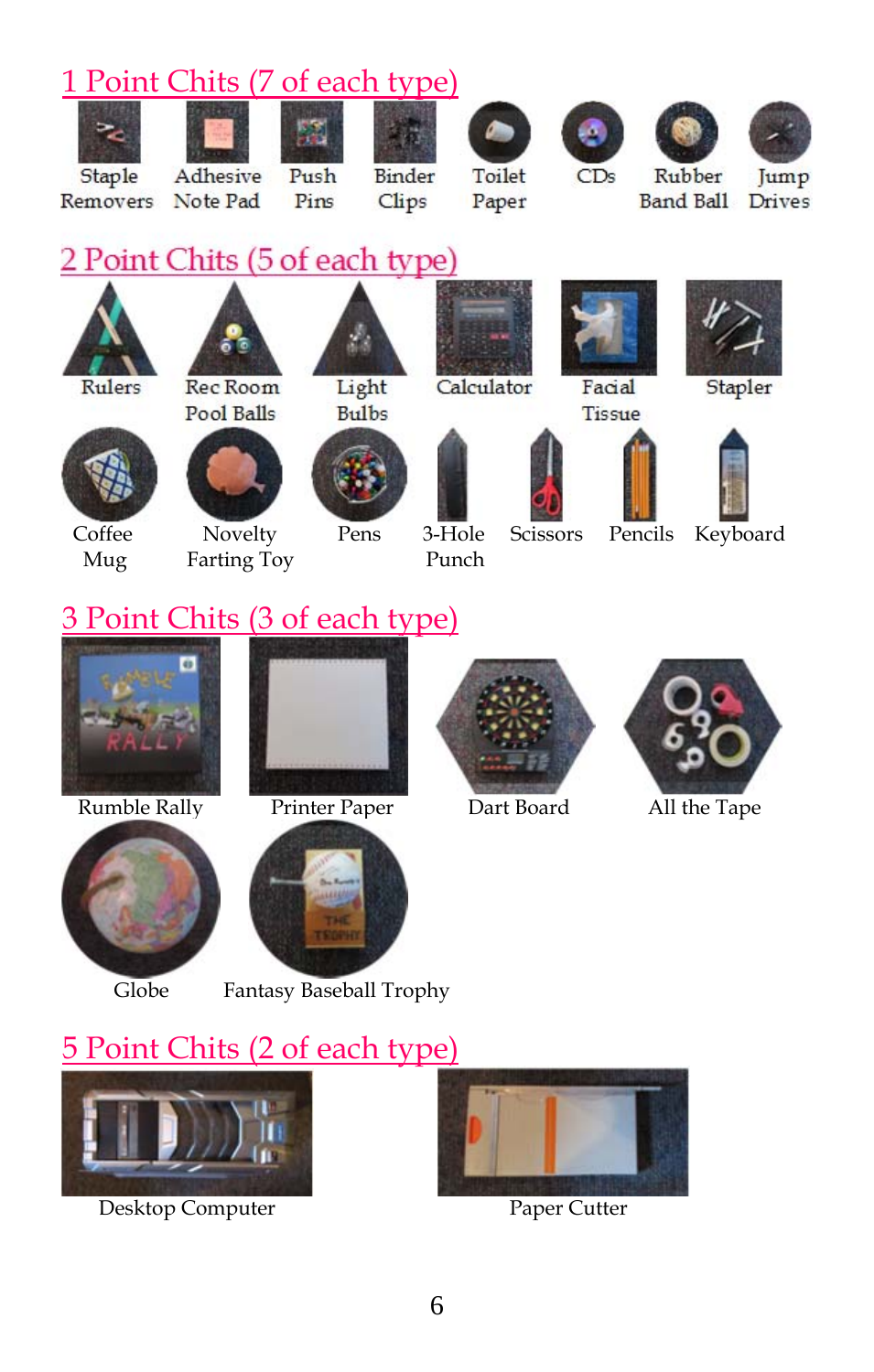## ADDING CHITS UP FOR THE ROUND

It's best write down each player's scores at the end of each round. Below is an example score sheet:

|          | Round 1            |              | Round 2            |              | Round 3            |              | <b>Total</b> |
|----------|--------------------|--------------|--------------------|--------------|--------------------|--------------|--------------|
|          | <b>Chit Points</b> | <b>Bonus</b> | <b>Chit Points</b> | <b>Bonus</b> | <b>Chit Points</b> | <b>Bonus</b> |              |
| Player 1 |                    |              |                    |              |                    |              |              |
| Player 2 |                    |              |                    |              |                    |              |              |
| Player 3 |                    |              |                    |              |                    |              |              |
| Player 4 |                    |              |                    |              |                    |              |              |

## WINNING

The person with the most points after three rounds wins. If there is a tie, the player with the most total bonus points is the winner.